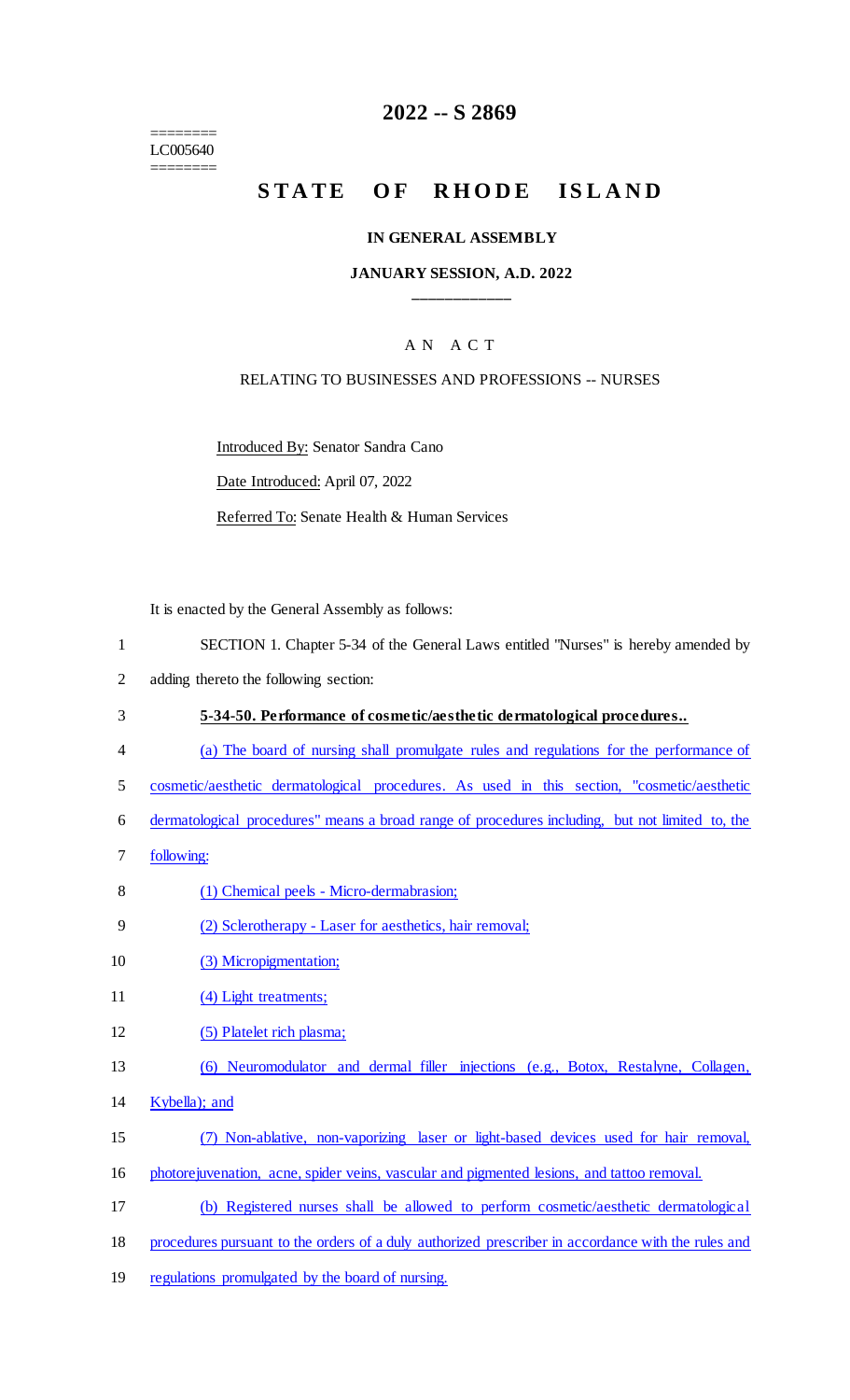limited to, the following: (1) The orders from a duly authorized prescriber to include the patient's name, valid order date, medication or substance name, dosage, route, anatomical site for administration, specific administration directions and prescriber signature; (2) The documented knowledge, skill and competency necessary to carry out the cosmetic/aesthetic dermatological procedure in a safe manner; (3) The employing agency's cosmetic/aesthetic dermatological and emergency policies and procedures available in the facility; (4) The required education to include a supervised practicum resulting in a competency evaluation commensurate with the procedure. Components of the education include, as appropriate to the specific procedure, but are not limited to: 13 (i) Anatomy and physiology; (ii) Pathophysiology of the integumentary system and supporting structures; 15 (iii) Cosmological and dermatologic conditions; (iv) Wound healing principles; (v) Safe use of product/device/equipment; (vi) Side effects and management; 19 (vii) Management of emergencies; and 20 (viii) Patient and environmental safety. (5) When the procedure includes the use of non-ablative, non-vaporizing laser or light-22 based devices, the requirement that the nurse have evidence of successful completion of a laser physics and safety course that includes relative content from the Occupational Safety and Health 24 Administration (OSHA) and American National Standards for the Safe Use and Handling of Lasers 25 in Health Care Facilities (ANSI) that includes both a didactic portion and practicum; (6) Documentation criteria including the following: (i) Review and verification of informed consent that clearly informs the patient of the operator's qualifications, licensure, and expected outcomes of the procedure; (ii) Assessment data inclusive of past medical, surgical, allergy and medication histories; 30 (ii) Skin typing/classification; (iv) Sun exposure history; (v) Current cosmetic/dermatologic product usage; (vi) Exclusion from treatment criteria; (vii) Identification of and evaluation of test site as indicated;

(c) In promulgating rules and regulations, the board of nursing shall address, but not be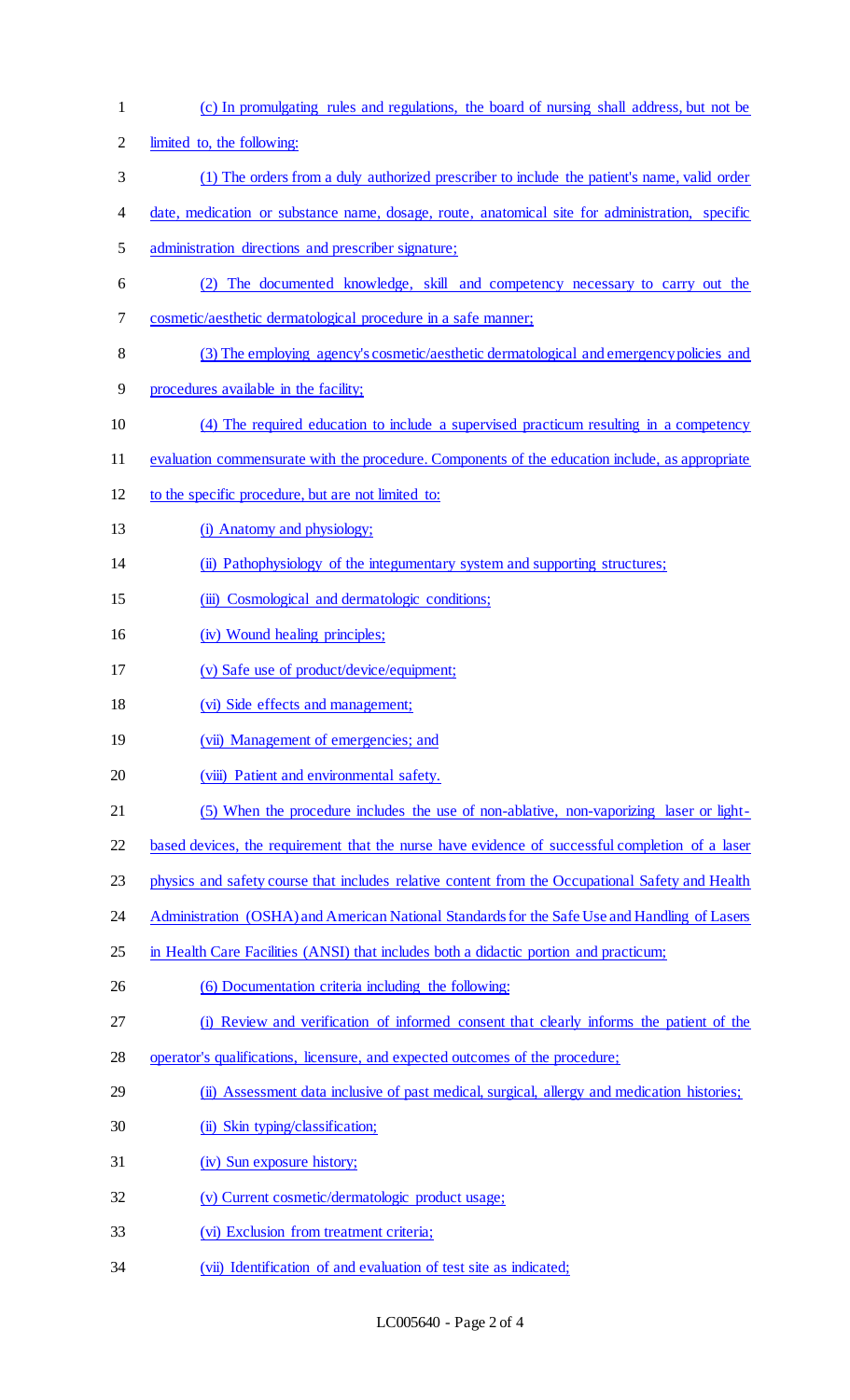- 1 (viii) Specifics of the procedure performed and patient response to the procedure;
- 2 (ix) Directions for referral back to or consultation with the duly authorized prescriber of
- 3 the procedure; and
- 4 (x) Provision to the patient of written pre- and post-procedure education which includes,
- 5 but is not limited to, self-care instructions and follow-up recommendations inclusive of continued
- 6 and emergent care needs.
- 7 SECTION 2. This act shall take effect upon passage.

#### ======== LC005640  $=$